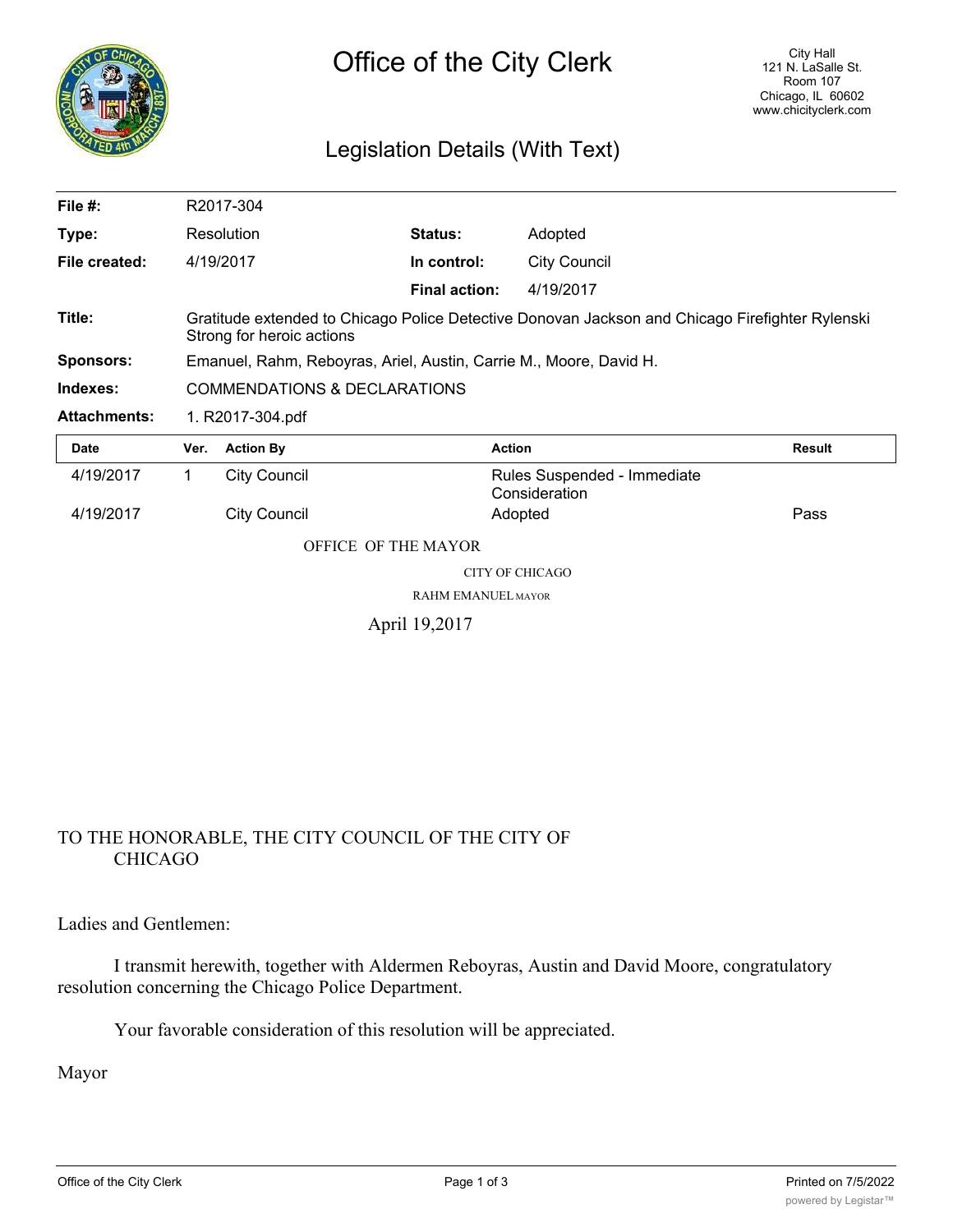Very truly yours,

## *abpud by Tlie Gity Gouncil »/^ Gity of Ghicago, Illinois*

\ Aldermen Ariel Reboyras, Carrie M. Austin, David Moore, and resented by Mayor Rahm Emanuel ' ok

**'Whereas.** On the evening of June 10/2016; Detective Donovan Jackson (Star #20958) of the Chicago Police Department<sup>^</sup> and. Firefighter Rylenski Strong of the Chicago Fire Department were off-duty'and riding jet-skis in Lake Michigan; near the

6500 block of South Lake Shore Drive; and ;.' . . - ■;■;> ,;

WHEREAS, Detective Jackson, an eighteen-year veteran of the Chicago Police Department, . and ' Firefighter Strong,, a sixteen-year - veteran of the Chicago Fire" Department, have been.friends for.over 30 years, and both-are former high school ,. swimmers and lifeguards; and  $\cdot$  is  $\cdot$  \*  $!\bullet\ldots$ 

WHEREAS, Detective Jackson'and Firefighter Strong immediately came to their :.. aid, called. 911., and learned. that g fifth boater was stili missing; and,  $\frac{1}{2}$  ...  $\frac{1}{2}$  ...  $\frac{1}{2}$  ...  $\frac{1}{2}$  ...  $\frac{1}{2}$  ...  $\frac{1}{2}$  ...

WHEREAS, Detective Jackson and Firefighter Strong.' quickly located'Ihe fifth •' '"' victim, who was under the boat and able to breathe thdnks to an air pocket; and • .--

- WHEREAS, Detective Jackson and Firefighter Strong', aware of the cold, water temperature, knew the victims were in danger of hypothermia; and •-

WHEREAS, Detective Jackson and' Firefighter Strong, without delay, shuttled the ' • ■ victims ashore, where emergency personnefwere waiting; and. ■-. ■ **A** :  $X \cdot A \cdot I$ 

WHEREAS, the victims, were 'treated and released; and suffered ho<sup>1</sup> serious injuries;

WH£REAS,.Defective- Jackson and Firefighter Strong are to be commended for the